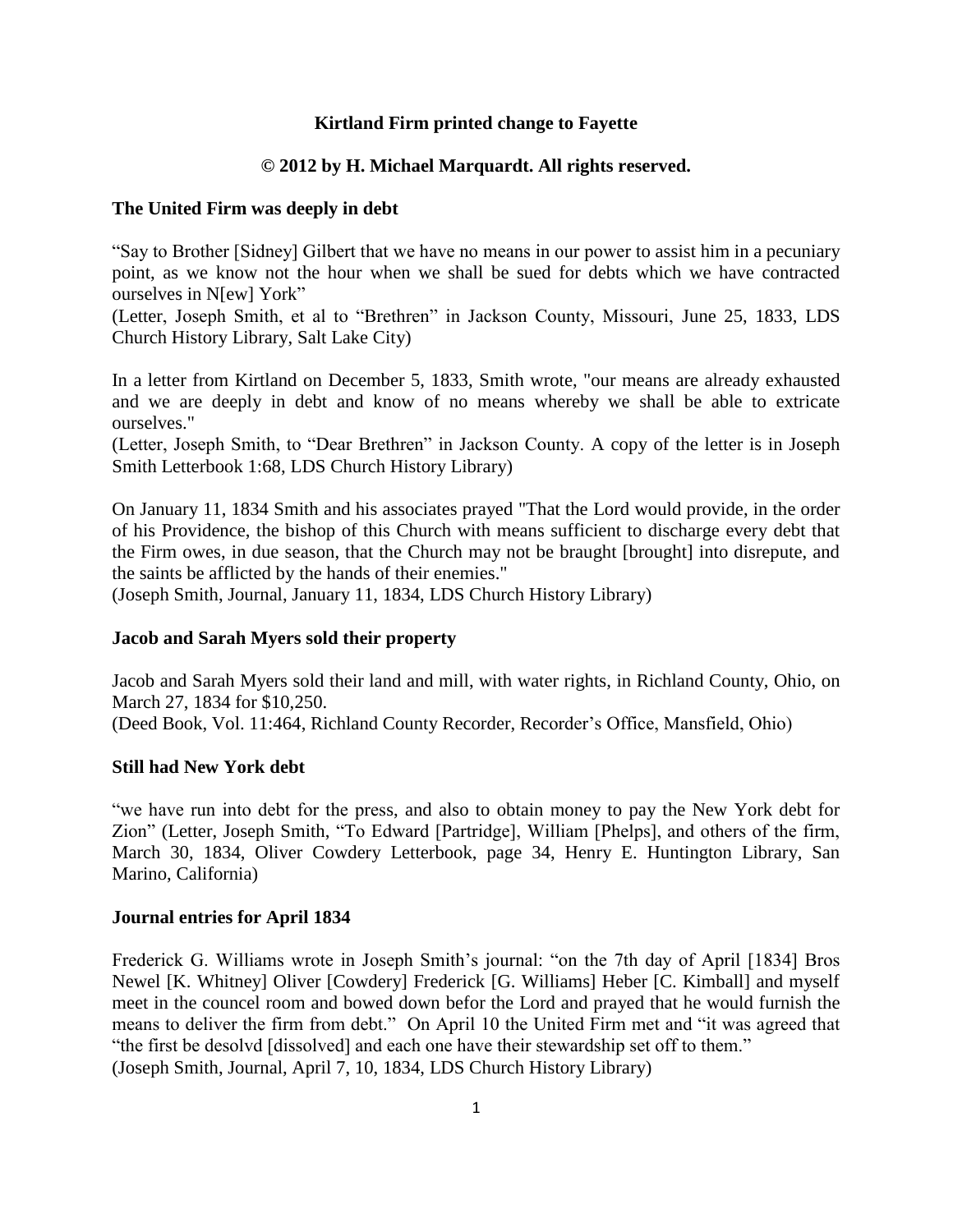### **Document dated April 18, 1834 in name of N. K. Whitney and Company**

We owe Eight Thousand dollars, which must be paid by the first of Sept next. but if we can get 4 or 5 Thousand this month I can pay our debts here  $\&$  so much of our debts in New York that they will wait till Sept for the balance  $& I$  also shall be able to purchase some goods this Spring for to make my assortment more compleet [complete] through the summer—

At any rate we must have 4 thousand dollars this month

[blank space]

The bearer hereoff [sic] Joeph Smith Jr is authorised by us to borrow from One to Eight thousand dollars  $\&$  sign a note for the same in the name of N. K. Whitney  $\&$  Co which note we will hold ourselves bound to pay

Kirtland 18 apl 1834 N. K. Whitney  $& Co$ 

(Joseph Smith Collection, Financial Papers, Box 5, folder 3, LDS Church History Library)

### **Revelation of April 23, 1834**

write spe[e]dily unto New York,  $\dots$  I will soften the hearts of those to whom you are in debt, that it shall be taken away out of their minds to bring afflictio[n] upon you.

(Book of Commandments, Laws and Covenants; Book C, LDS Church History Library; LDS D&C 104:81)

The revelation continues:

Inasmuch as you obtain a chance to loan money by hundreds, or by thousands, even until you shall loan enough to deliver yourselves from bondage, it is your privilege, & pledge the properties which I have put into your hands this once by giving your names by common consent, or otherwise as it shall seem good unto you. I give unto you the privilege this once (Book of Commandments, Laws and Covenants; Book C; LDS D&C 104:84-86)

Oliver Cowdery recorded for April 23, 1834: "Assembled in council with breth[r]en Sidney [Rigdon], Federick [G. Williams], Newel [K. Whitney], John Johnson, and Oliver [Cowdery] and united in asking the Lord to give bro. Zebedee Coltrin influence over our bro. Jacob Myres [Myers Sr.], and obtain from him the money which he has gone to borrow for us, or cause him [Myers] to come to this place & give it himself."

(Joseph Smith, Journal, April 23, 1834, LDS Church History Library)

Zebedee Coltrin was to see only one person, viz. Jacob Myers. This was brought to my attention by Rick Grunder. The plan was to borrow money from Myers to pay debts.

### **Revelation of April 28, 1834**

Kirtland 28 April 1834

Verily thus saith the Lord concerning the division and settlement of the United Firm: Let there be reserved three Thousand Dollars for the right and claim of the Firm in Kirtland for inheritances in due time, even when the Lord will; and with this claim to be had in remembrance when the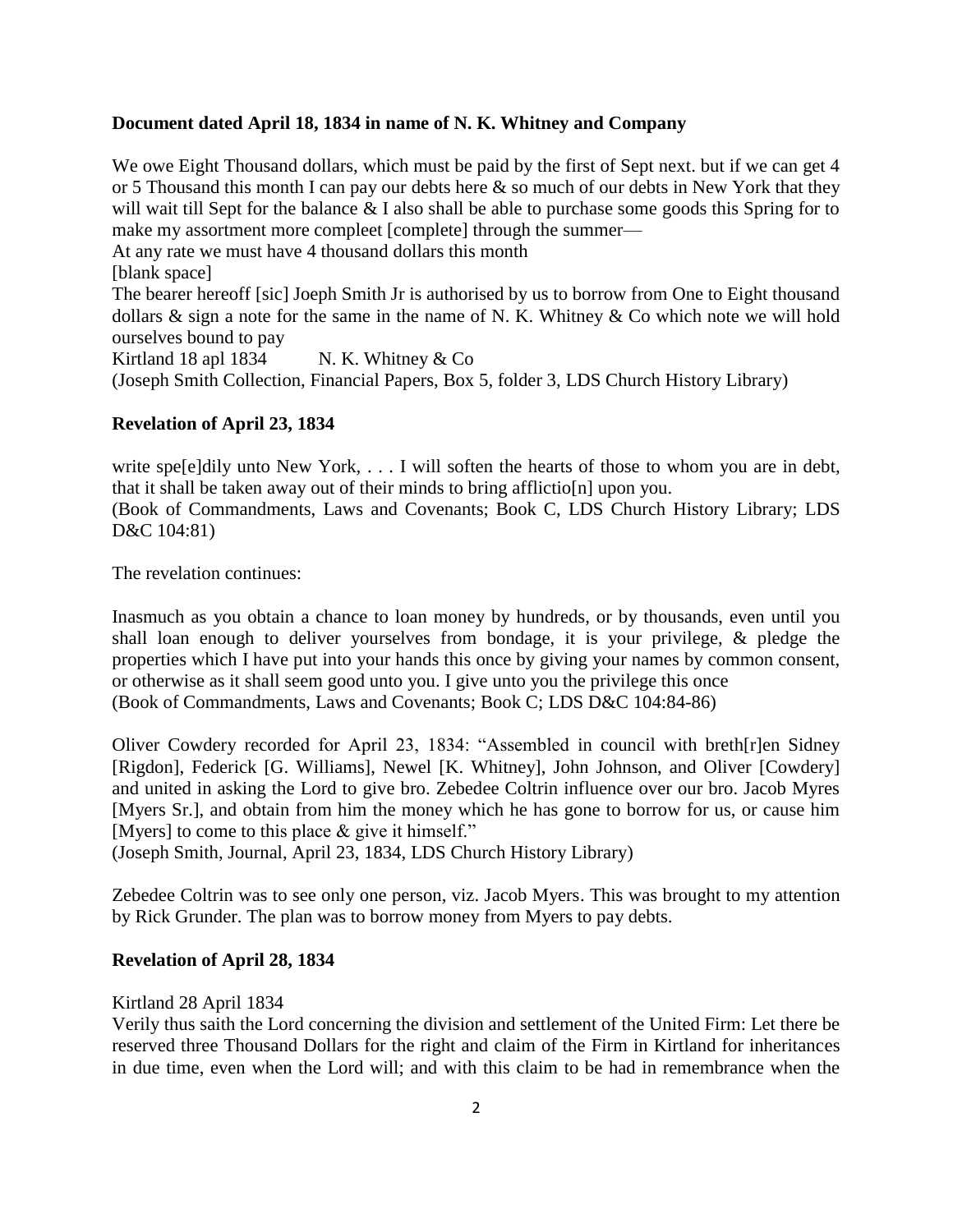Lord shall reveal it for a right of inheritance, Ye are made free from the Firm in Zion and the Firm of in Zion is made free from the firm in Kirtland: Thus Saith the Lord Amen Copied from the original by Orson Hyde

(Book of Commandments, Laws and Covenants; Book C, LDS Church History Library)

The United Firm was dissolved and separated into two firms; one in Missouri and the other in Kirtland. The Firm in Kirtland was to divide up property as instructed in an April 23, 1834 revelation (LDS D&C 104).

## **April 6, 1830 location changed and name of the Church**

Those members of the Kirtland Firm attended a conference and published the following in the May 1834 issue of *The Evening and the Morning Star* (Kirtland, Ohio).

*Communicated.* 

*Kirtland, Ohio,* May 3, 1834.

 MINUTES of a Conference of the Elders of the church of Christ, which church was organized in the township of Fayette, Seneca county, New-York, on the 6th of April, A. D. 1830.

 The Conference came to order, and JOSEPH SMITH JR. was chosen Moderator, and FREDERICK G. WILLIAMS and OLIVER COWDERY, were appointed clerks.

 After prayer the Conference proceeded to discuss the subject of names and appellations, when a motion was made by SIDNEY RIGDON, and seconded by NEWEL K. WHITNEY, that this church be known hereafter by the name of THE CHURCH OF THE LATTER DAY SAINTS. Appropriate remarks were delivered by some of the members, after which the motion was put by the Moderator, and passed by unanimous voice.

 *Resolved* that this Conference recommend to the Conferences and Churches abroad, that in making out and transmitting Minutes of their proceedings, such minutes and proceedings be made out under the above title.

 *Resolved* that these Minutes be signed by the Moderator and Clerks, and published in *The Evening and The Morning Star*.

 JOSEPH SMITH JR. *Moderator*. FREDERICK G. WILLIAMS. Clerks. OLIVER COWDERY.

*The Evening and the Morning Star* 2 (May 1834): 160, Oliver Cowdery, editor.

Those listed as being at the conference were members of the Kirtland Firm: Joseph Smith Jr. Frederick G. Williams Oliver Cowdery Sidney Rigdon Newel K. Whitney